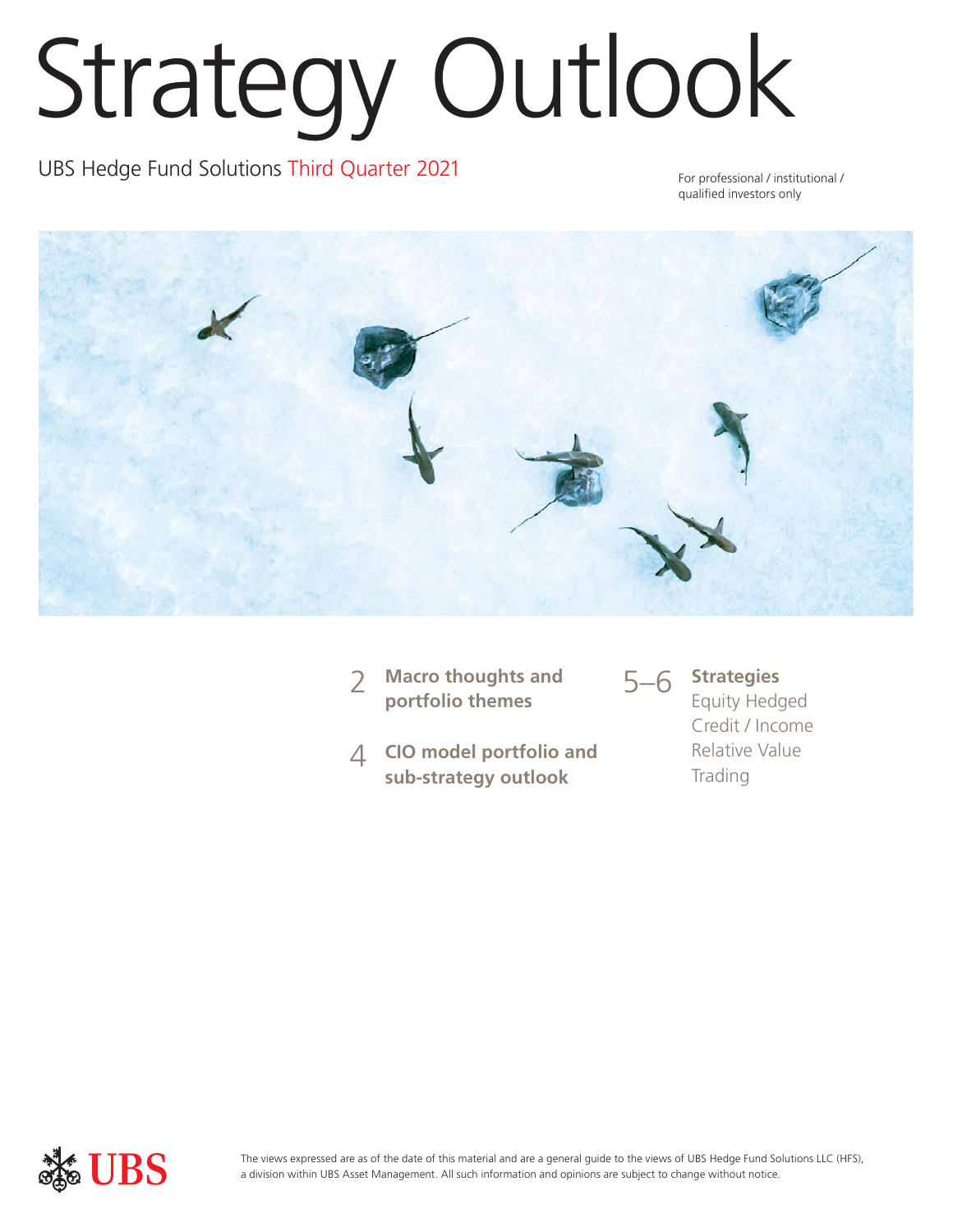## Macro thoughts and portfolio themes

When writing this note three months ago, the situation around COVID-19 appeared hopeful from where we sat, amid a brisk vaccine rollout campaign in the US and many other developed countries.

Surging COVID-19 cases in emerging markets were extremely worrying. However, a few blueprints for containing COVID-19 bore results, and with time and resources, could ideally be applied more universally. Investors were looking ahead, eager to put this chapter behind them, and asset prices were pulling forward the expected growth and inflation. We also noted "The longer the pandemic lasts in any region subjects the global population to the risk of future variants that can evade vaccines." The Delta variant is unfortunately making that statement ring somewhat true, though it appears to be those who are unvaccinated—many due to scarcity and others by their own choice—who are bearing the pain of this resurgence.

Our path to normalcy was never going to be straightforward. Taking one step back after moving two steps forward should not be a surprise, nor will the

path be uniform across regions. In the US, we're witnessing an enduring regime change in terms of growth and inflation. Supercharged growth is losing momentum but will likely stabilize above the past decade's levels. The largest question is how much inflation is cyclical versus secular? Our view is that inflation is unlikely to be transitory.

COVID-19 temporarily disrupted logistics and the effects of that are still being felt; however, the ebbing tide of globalization may be a long-lasting trend. It is reshaping supply chains and localizing production of critical goods which adds costs that are passed onto buyers. The incongruity between high US unemployment despite record job openings suggests compensation will need to increase to attract workers back to the industries—and locations—that need them. The Biden administration's physical and social infrastructure

objectives as well as its pro-labor stance which seeks to lessen inequality, could also contribute to inflation if they are successfully enacted. Last but not least, ESG concerns are rightly receiving more attention in investment and business decisions, particularly in the effort to internalize carbon and waste costs, which were previously tolerated as negative externalities.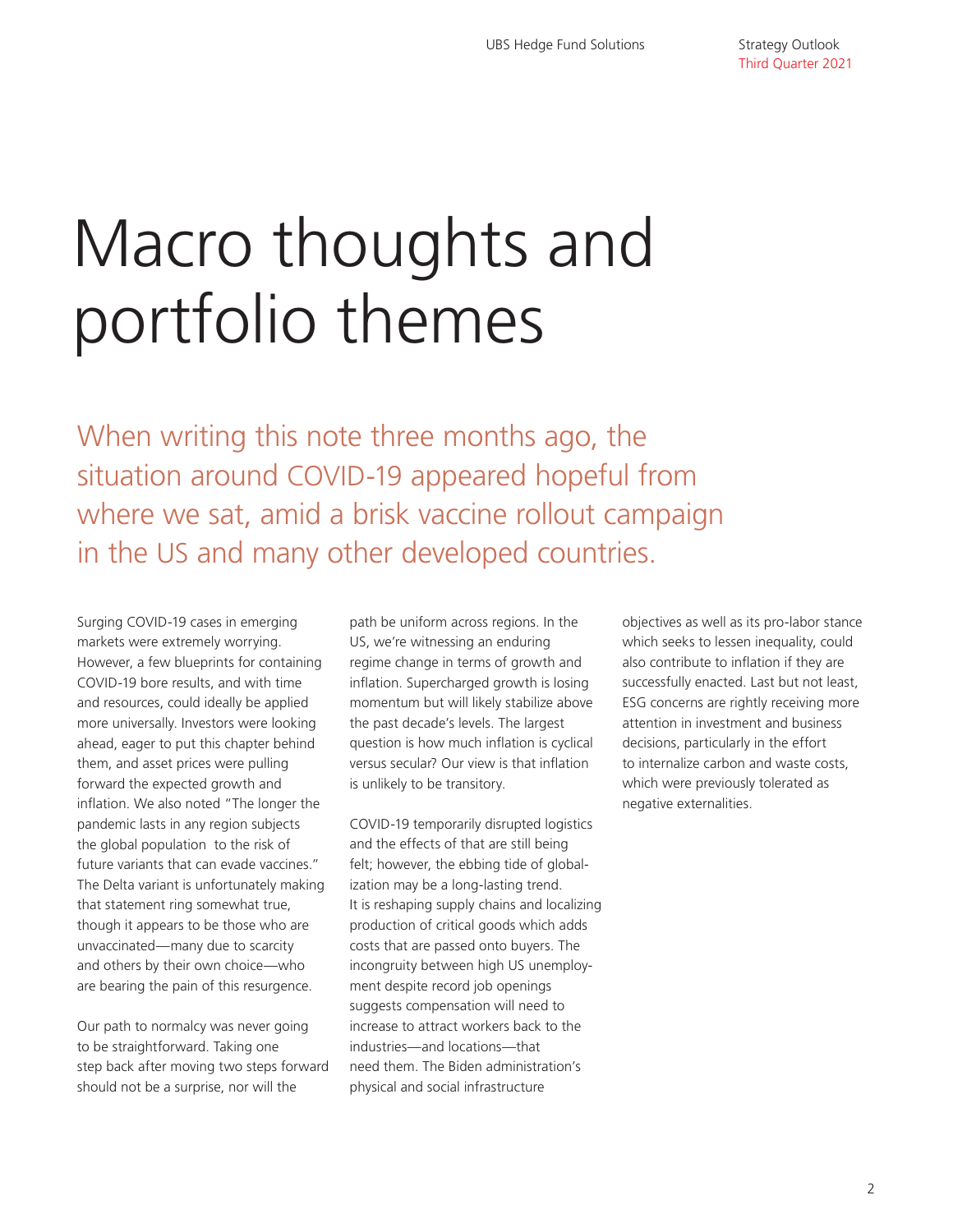### Portfolio positioning

**Despite a challenging year for Trading strategies, and mixed results in Equity Hedged, we are maintaining our current strategy weights with only minor adjustments**

- Factor volatility remained high with multiple reversals in Q1 and Q2, and the market struggled to digest the impact of rapidly changing US interest rates (discount rates) on future earnings and valuation models. This environment continues in early Q3, but we believe it should eventually wane in coming quarters.
- Most notably, we may increase allocations to Agency MBS due to a widening in mortgage derivatives, perhaps the only market that experienced unique risk premia expansion in Q2.
- In turn, we are likely to trim long-biased Corporate Credit or Asset-Backed strategies (also long-biased) where spreads and risk premia continue to compress.



Supercharged growth is losing momentum but will likely stabilize above the past decade's levels.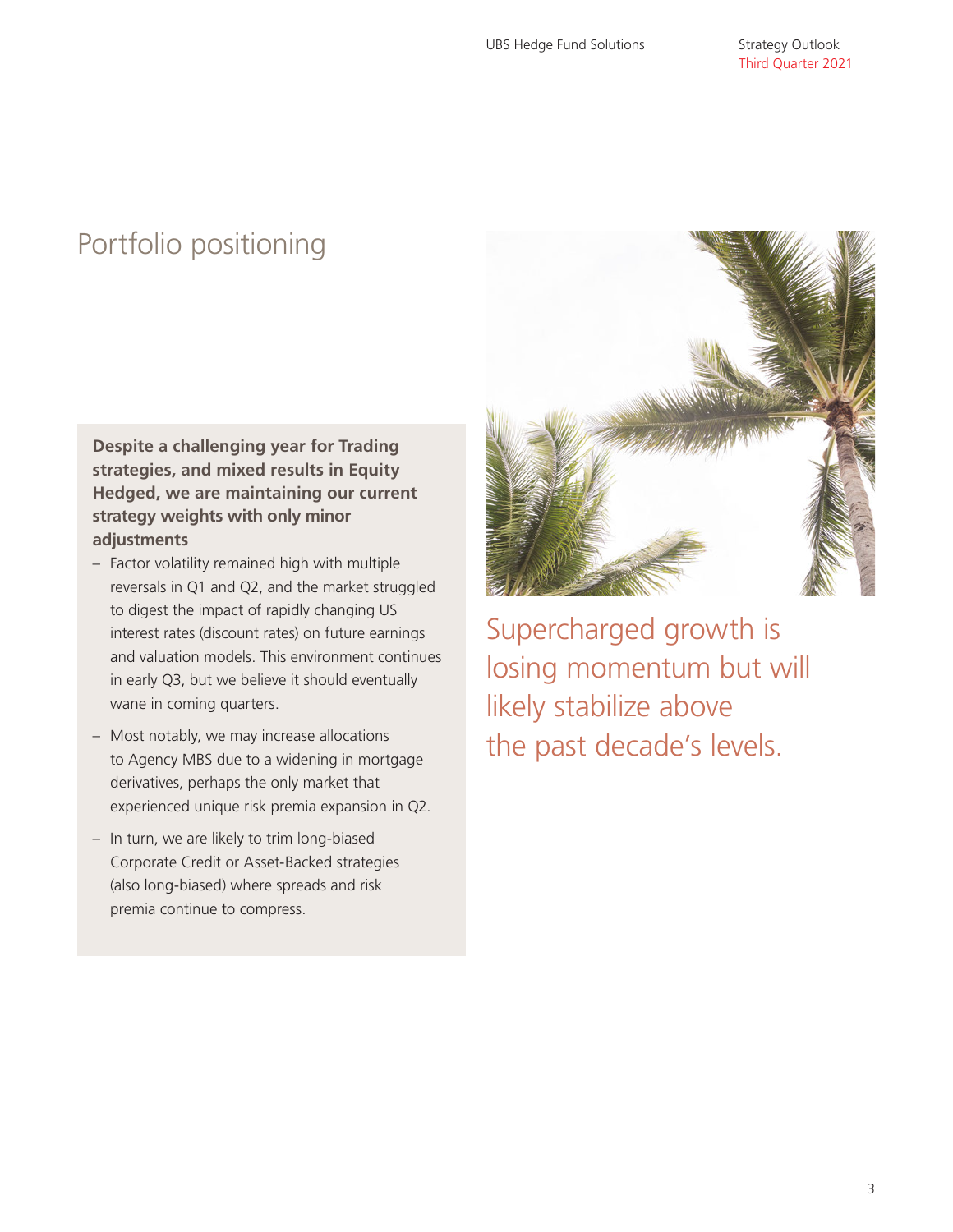## CIO model portfolio and sub-strategy outlook

| Strategy              | Sub-strategy                       | Forward looking<br>target weight % | Q3 2021        |
|-----------------------|------------------------------------|------------------------------------|----------------|
| <b>Equity Hedged</b>  | Fundamental                        |                                    | 20             |
|                       | <b>Equity Event</b>                |                                    | 6              |
|                       | Opportunistic Trading              |                                    | 9              |
|                       | <b>Equity Hedged total</b>         |                                    | 35             |
| Credit / Income       | <b>Distressed</b>                  | $\ominus$                          | $\overline{2}$ |
|                       | Corporate Long / Short             |                                    | 6              |
|                       | <b>Asset Backed Securities</b>     |                                    | 5              |
|                       | Reinsurance / ILS                  |                                    | 1              |
|                       | CLO / Corporate Lending            |                                    |                |
|                       | Other Income                       |                                    | 1              |
|                       | Credit / Income total              |                                    | 15             |
| <b>Relative Value</b> | Merger Arbitrage                   |                                    | $\overline{2}$ |
|                       | Capital Structure / Volatility Arb |                                    | 8              |
|                       | Quantitative Equity                |                                    | 6              |
|                       | Fixed Income Relative Value        |                                    | 6              |
|                       | <b>Agency MBS</b>                  | $\bigoplus$                        | 4              |
|                       | <b>Relative Value total</b>        |                                    | 26             |
| <b>Trading</b>        | <b>Systematic</b>                  | ⊝                                  | 1              |
|                       | Discretionary                      |                                    | 19             |
|                       | <b>Commodities</b>                 | $\bigoplus$                        | 4              |
|                       | <b>Trading total</b>               |                                    | 24             |

 $\Theta$  Negative Outlook (+) Positive Outlook

#### **Distressed**  $\ominus$

– Given the material rally across corporate credit and more attractive long-biased opportunities in other segments of the credit market, HFS plans to have limited exposure in Distressed and selectively trim Corporate Long-Biased strategies

#### **Agency MBS**  $\oplus$

- HFS may tactically increase Agency MBS exposure
- Agency mortgage derivatives underperformed year-to-date relative to other spread assets and are now one of the few asset classes which, in our view, offers reasonable upside from both carry and potential spread tightening

#### **Systematic**  $\ominus$

- In recent quarters, signals within Systematic Trading were mostly aligned with the reinflation trade
- Although managers using faster models and signals could adapt to new regime over a period of time, CTAs may be challenged when faced with sudden movements in rates, currencies, equities and commodities

#### **Commodities**  $\oplus$

- We maintain our conviction in Commodities, which are expected to benefit from today's macro environment and policy objectives
- Commodities trading is a challenging, cyclical strategy that is fraught with manager turnover; nonetheless, we may add here as we find managers that meet our high criteria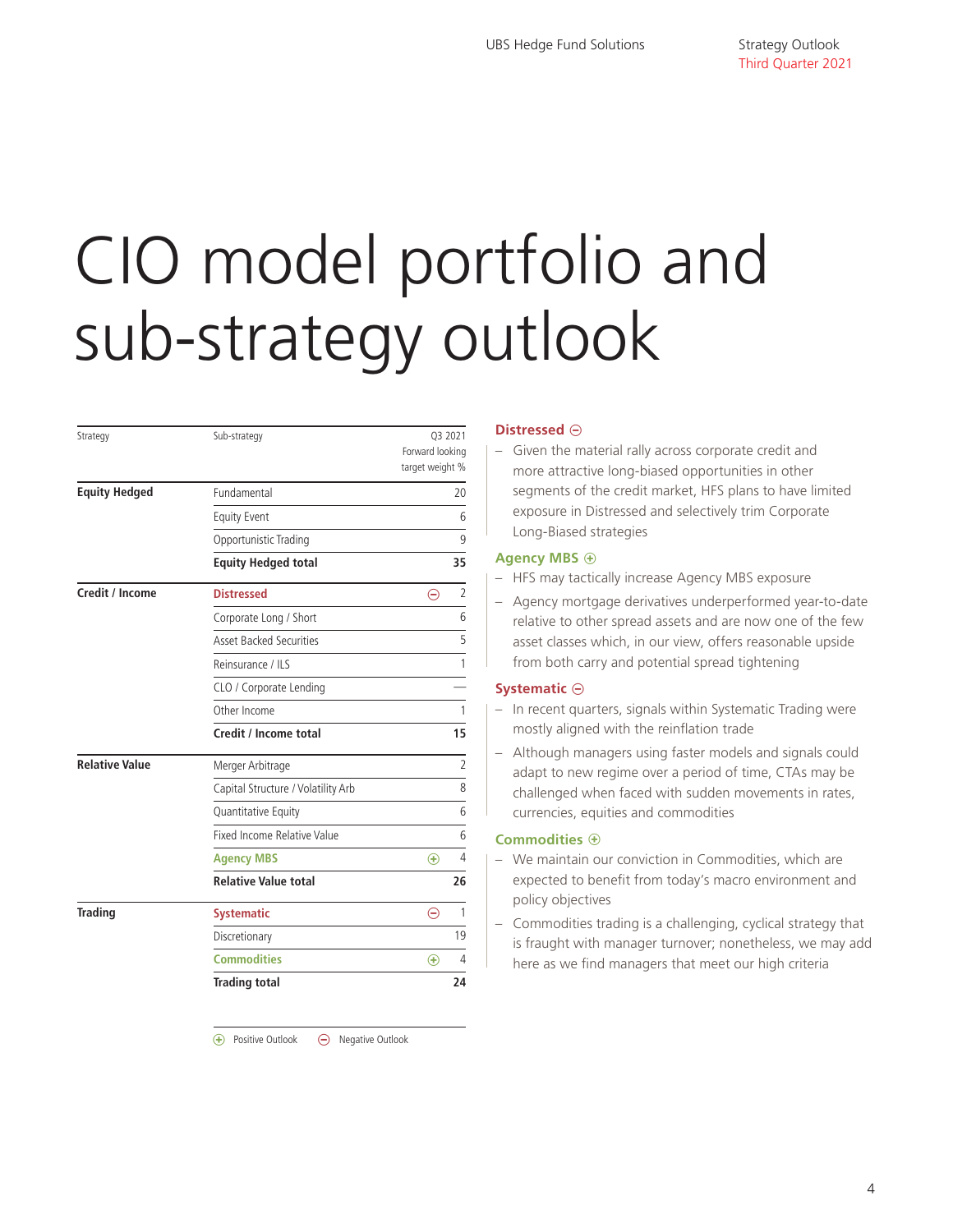## **Strategies**

#### Equity Hedged

**In Equity Hedged, we maintain our full-sized allocation and our focus on US sector specialists in high conviction areas like healthcare and on style agnostic managers more likely to rebalance towards value as rates move higher.**

Intensifying Chinese regulation in key private sectors such as education and technology are changing the landscape for alpha generation in the region. As such, our focus in APAC is shifting to tactical, low net managers that can pivot away from impacted industries until the dust settles. We continue to believe that fundamentals will come to the forefront as economies normalize and reopen, hopefully allowing managers to make up for the long and especially short alpha that proved elusive year-to-date. Factor volatility remained high with multiple reversals in Q1 and Q2, and the market struggled to digest the impact of rapidly changing US interest rates (discount rates) on future earnings and valuation models. This environment continues in early Q3, but we believe it should eventually wane in coming quarters. However, to achieve balance between value and growth, we are examining managers who can potentially benefit from exposure to cyclical sectors and value-oriented stocks.

#### Credit / Income

**Our Credit / Income strategy will maintain core allocations to the ABS, Agency MBS and Corporate Long / Short sub-strategies, with the potential to increase Agency MBS.**  In Agency MBS, faster-than-expected prepayments for higher coupon collateral, yield curve flattening and new prepayment model assumptions released from YieldBook, a widely utilized model, resulted in material widening in option-adjusted spreads (OAS). Our ABS allocations seek to capture carry while minimizing duration; this means we must be selective and concentrate on only a few high conviction segments. Similarly, co-investments allow us to be surgical in allocating to idiosyncratic opportunities. In Corporate Long / Short, our focus remains on more trading-oriented approaches, particularly since corporate credit has broadly recovered and spreads are near all-time tights, appearing priced to perfection. HFS is also exploring ways to hedge for a risk-off scenario or catalysts that could cause credit spreads to widen.



Source: Morgan Stanley, HFS; Daily data; Jul 15, 2020–Jul 15, 2021. Data illustrates the spread between Morgan Stanley US Growth Long Basket index (MSQQUGRL Index) and the Morgan Stanley Value Long basket index (MSQQUVLL Index). Indices are for illustrative purposes only. Please see end notes for index descriptions. **PAST PERFORMANCE IS NOT INDICATIVE OF FUTURE RESULTS.**

#### **Long Growth vs. Long Value spread Residential Agency derivatives option-adjusted spreads (OAS)**



Source: Morgan Stanley, HFS; Daily data; Jan 2, 2018–Jun 30, 2021. Data illustrates average OAS, which is an aggregate OAS intended to be representative of spread levels for various Fannie Mae, Freddie Mac and Ginnie Mae residential mortgage derivatives. Indices are for illustrative purposes only. Please see end notes for index descriptions. **PAST PERFORMANCE IS NOT INDICATIVE OF FUTURE RESULTS.**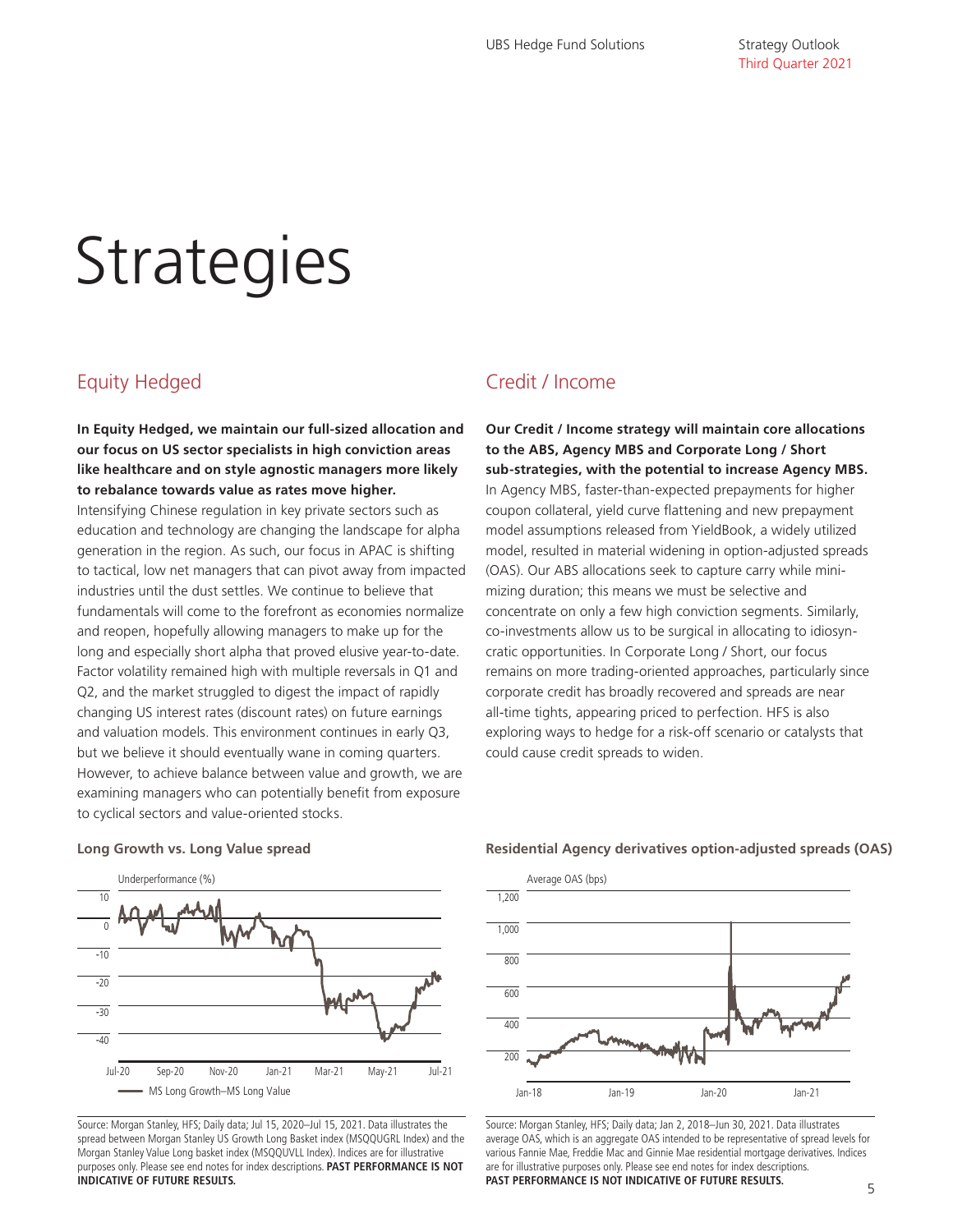Strategy Outlook Third Quarter 2021



#### Relative Value

**In Relative Value, we allocate to a diversified mix of sub-strategies and employ targeted manager selection within those.** As such, we are unlikely to make major changes in Q3. Capital Structure / Volatility Arbitrage, which includes SPACs, was the latest focus of our top-ups in Q2. For Fixed Income Relative Value (FIRV), we will watch for steeper yield curves and new guidance on the removal of quantitative easing to assess whether to increase our allocations. As mentioned last quarter, we will leave Merger Arbitrage allocations unchanged and rely on event-focused Equity Hedged and Multi-Strategy managers to increase exposure to event-driven approaches, based on their judgment. As the world hopefully becomes less COVID-19 impacted, Quant Equity returns might improve relative to the recent past. However, their models and historical data sets will have to navigate the higher inflation and eventual rate hike regimes, wherein it's possible a lesson learned from COVID-19 is that faster repositioning and proactive intervention can complement fully systematic investment processes.

#### **Trading**

**HFS maintains a moderately positive outlook on Discretionary Trading.** We expect episodic volatility from central bank communications and upcoming data releases to provide opportunities for developed market (DM) managers. These sometimes conflicting economic signals on the bumpy path toward reopening will likely bring a healthy level of volatility, which may make it difficult to hold large structural positions. Managers who can move positioning more dynamically and implement strong portfolio construction should be better placed to outperform. We also maintain our conviction in Commodities strategies, which are expected to benefit from today's macro environment and policy objectives. Commodities trading is a challenging, cyclical strategy that is fraught with manager turnover; nonetheless, we may add here as we find managers that meet our high criteria.



Source: Bloomberg; Monthly data; Jan 1, 2017–Jun 30, 2021. Data includes new SPAC issues by month (no greenshoe, USD 100mn minimum and North America only). **PAST PERFORMANCE IS NOT INDICATIVE OF FUTURE RESULTS.**

#### **SPAC new issue Bloomberg Commodities Index**



Source: Bloomberg; Daily data; Jun 30, 2016–Jul 15, 2021. Please see end notes for index descriptions. **PAST PERFORMANCE IS NOT INDICATIVE OF FUTURE RESULTS.**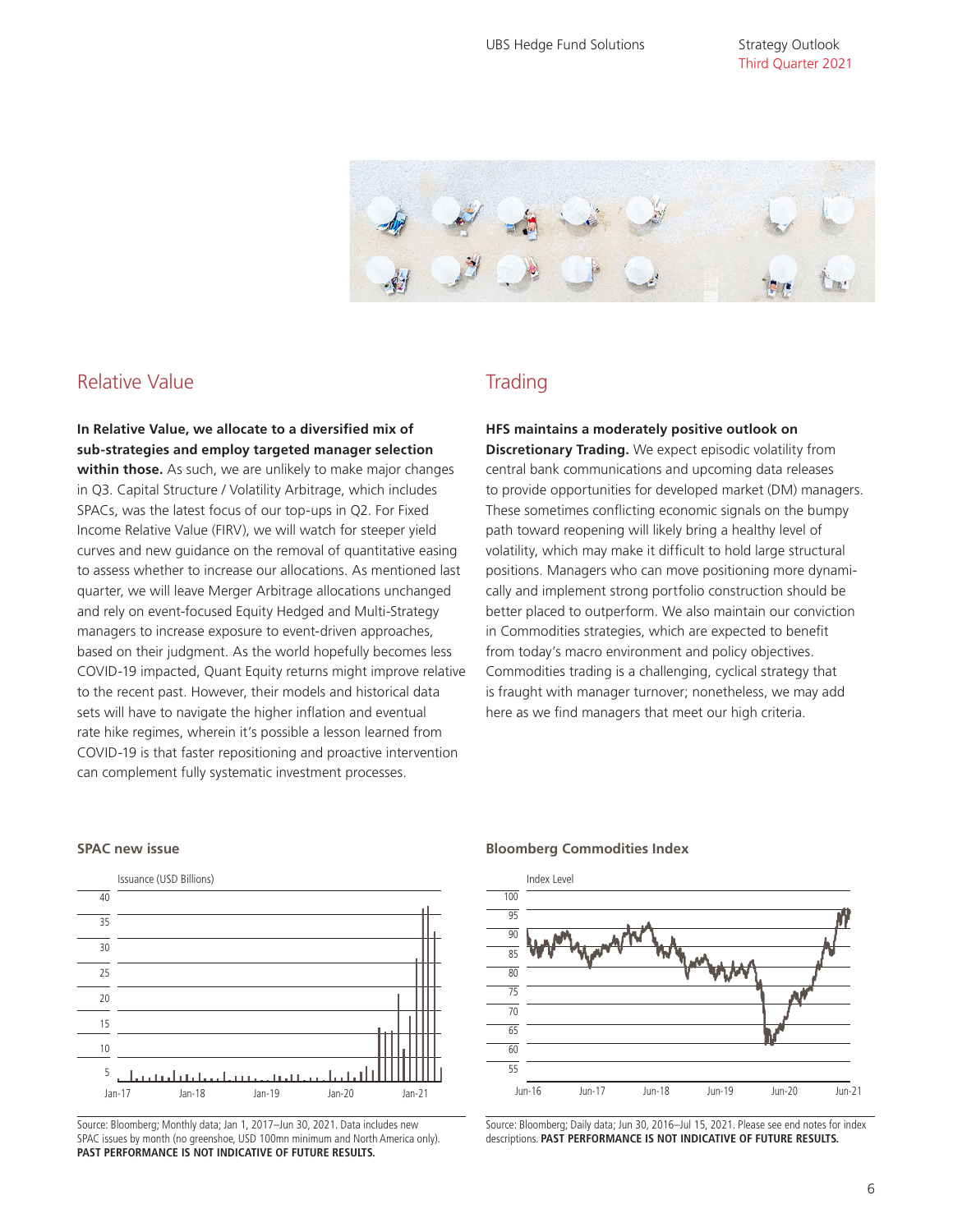## Endnotes

#### **Index descriptions**

*The use of indices is for illustrative purposes only.* 

#### **BCOM Index**

The Bloomberg Commodity Indices are a family of financial benchmarks designed to provide liquid and diversified exposure to physical commodities via futures contracts. The Bloomberg Commodity Index is composed of commodity futures contracts and seeks to track futures price movements. The Index is calculated on an excess return basis and reflects future price movements. The Index rebalances its holdings annually, weighted two-thirds by trading volume and one-third by world product and weight-caps applied at the commodity, sector and group level for diversification. Roll periods for the Index typically occur from the sixth to the tenth business day, based on the roll schedule. The Index was formerly known as the Dow Jones-UBS Commodity Index.

#### **MSQQUGRL Index**

The Morgan Stanley US Growth Long Basket selects the top 15% of the most liquid stocks from the Russell 3000 index based on standard growth measures. The basket is designed to be highly liquid and is rebalanced quarterly. At rebalance, stock weights are subject to a 2% maximum and aggregate sector weights to a 25% maximum.

#### **MSQQUVLL Index**

The Morgan Stanley US Value Long Basket selects the top 15% of the most liquid stocks from the Russell 3000 index based on standard value measures. The basket is designed to be highly liquid and is rebalanced quarterly. At rebalance, stock weights are subject to a 2% maximum and aggregate sector weights to a 25% maximum.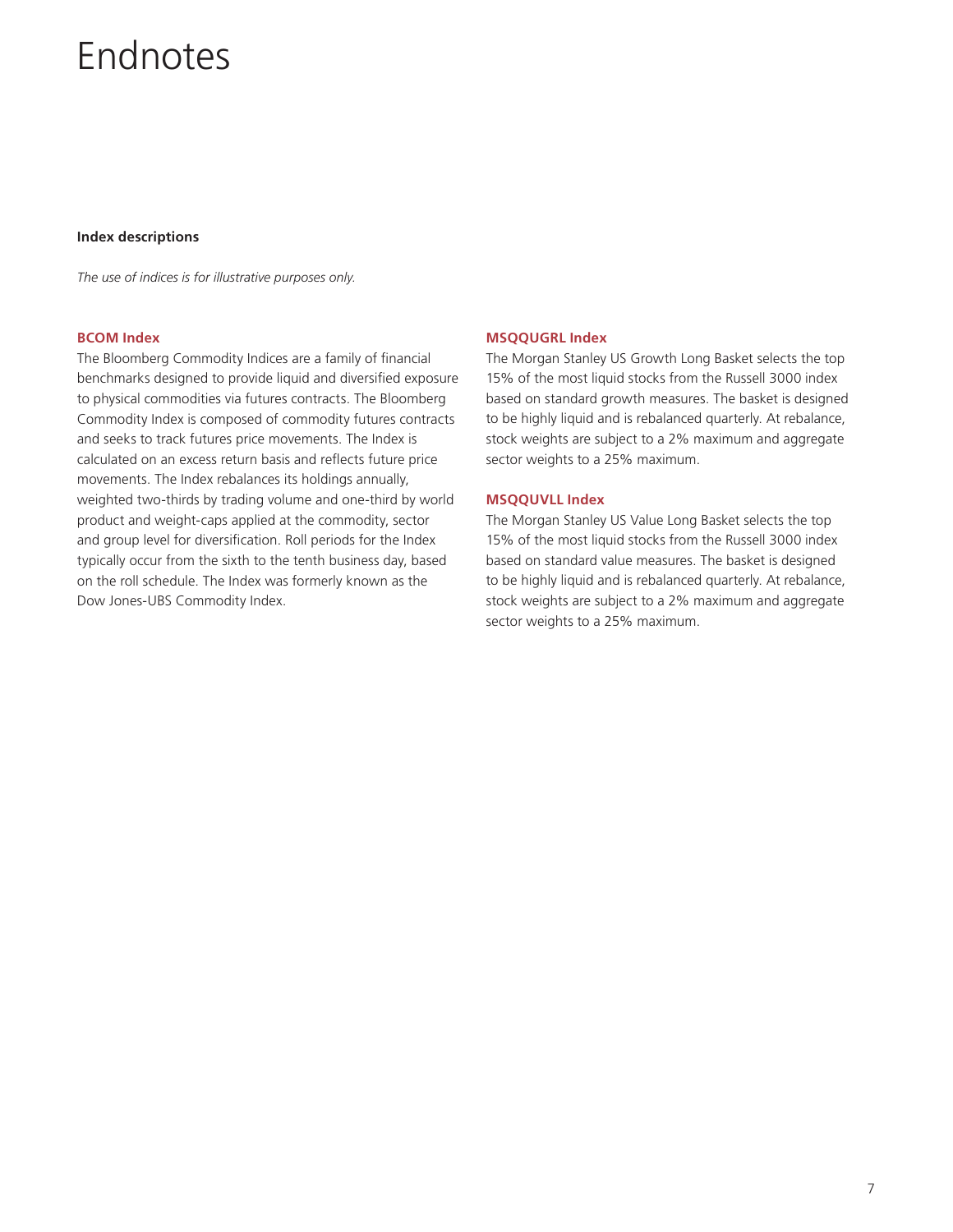## Risk considerations

The strategies described herein are speculative and entail substantial risks which may place your capital at risk. An investment in these strategies includes the risks inherent in an investment in securities, as well as specific risks associated with limited liquidity, the use of leverage, short sales, options, futures, derivative instruments, investments in non-US securities and illiquid investments. The Fund invests largely in other unregulated hedge funds. Such a portfolio of hedge funds may increase an investor's volatility for potential losses or gains.

A particular manager of any strategy, from time to time, may invest a substantial portion of the assets managed in an industry sector. As a result, the manager's investment portfolio may be subject to greater risk and volatility than if investments had been made in the securities of a broader range of issues. There can be no assurances that any particular strategy (hedging or otherwise) will be successful or that it will employ such strategies with respect to all or any portion of its portfolio. These strategies can be highly illiquid, are not required to provide periodic pricing or valuation to investors, and may involve complex tax strategies.

The strategies may be highly leveraged and the volatility of the price of its interests may be great. The fees and expenses charged by any individual manager of a strategy may substantially offset any trading profit.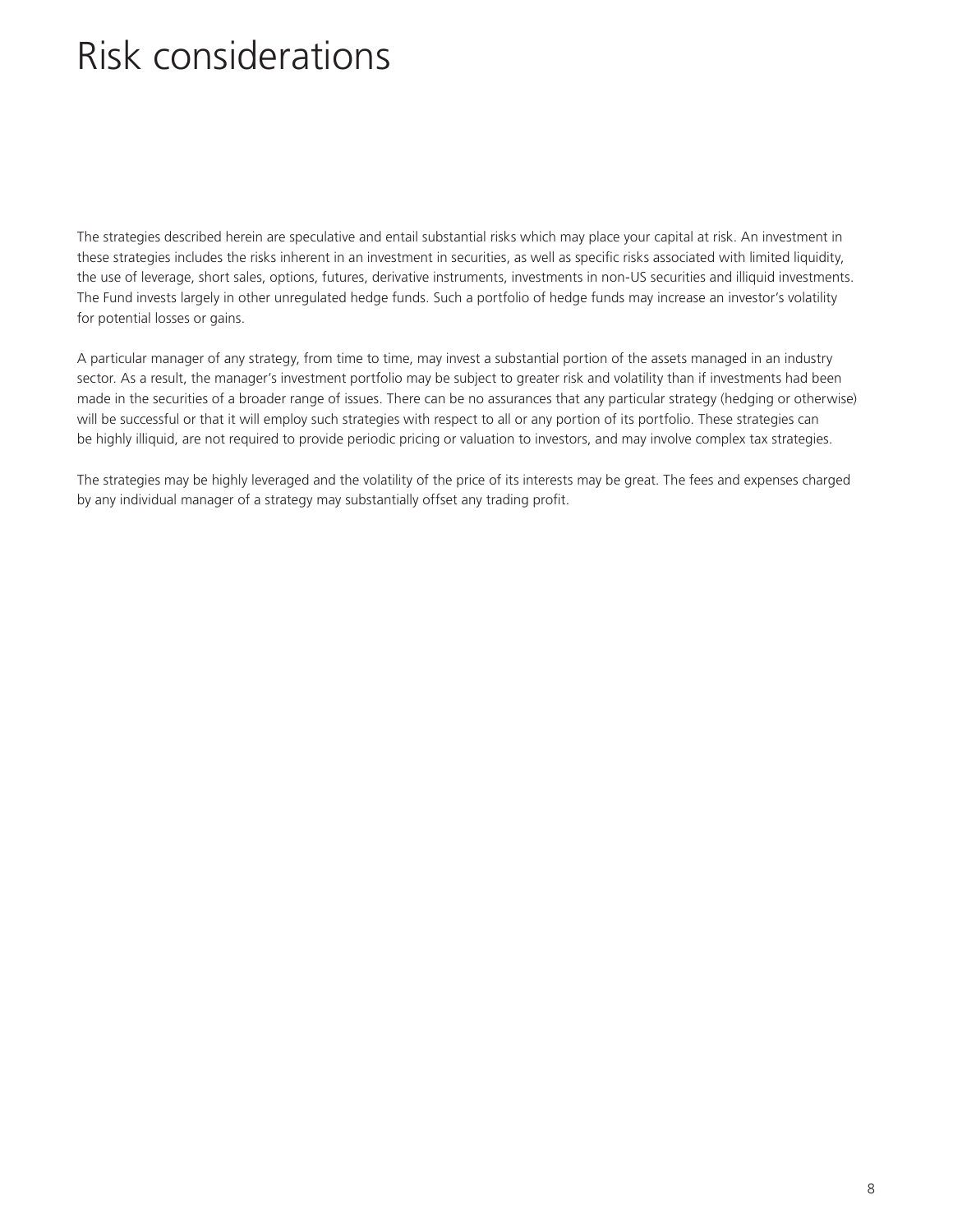The views expressed are as of July 2021 and are a general guide to the views of UBS Hedge Fund Solutions LLC (HFS), a division within UBS Asset Management. This document does not replace portfolio and fund-specific materials. Commentary is at a macro or strategy level.

Please note that past performance is not a guide to the future. Potential for profit is accompanied by the possibility of loss. The value of investments and the income from them may go down as well as up and investors may not get back the original amount invested. This document is a marketing communication. Any market or investment views expressed are not intended to be investment research. The document has not been prepared in line with the requirements of any jurisdiction designed to promote the independence of investment research and is not subject to any prohibition on dealing ahead of the dissemination of investment research. The information contained in this document does not constitute a distribution, nor should it be considered a recommendation to purchase or sell any particular security or fund. The information and opinions contained in this document have been compiled or arrived at based upon information obtained from sources believed to be reliable and in good faith. All such information and opinions are subject to change without notice.

A number of the comments in this document are based on current expectations and are considered "forward-looking statements." Actual future results, however, may prove to be different from expectations. The opinions expressed are a reflection of UBS Hedge Fund Solutions LLC's best judgment at the time this document is compiled and any obligation to update or alter forwardlooking statements as a result of new information, future events, or otherwise is disclaimed. Furthermore, these views are not intended to predict or guarantee the future performance of any individual security, asset class, and the markets generally, nor are they intended to predict the future performance of any UBS Hedge Fund Solutions LLC, portfolio or fund.

Except where otherwise indicated herein, the information provided herein is based on matters as they exist as of the date of preparation and not as of any future date, and will not be updated or otherwise revised to reflect information that subsequently becomes available or circumstances existing or changes occurring after the date hereof. Certain information contained in this presentation constitutes "forward-looking statements," which can be identified by the use of forward-looking terminology such as "may," "will," "should," "expect," "anticipate," "target," "project," "estimate," "intend," "continue," or "believe," or the negatives thereof of other variations thereon or comparable terminology. Due to various risks and uncertainty, actual events or results or the actual performance of a Fund may differ materially from those reflected or contemplated in such forwardlooking statements.

#### **PAST PERFORMANCE IS NOT INDICATIVE OF FUTURE RESULTS.**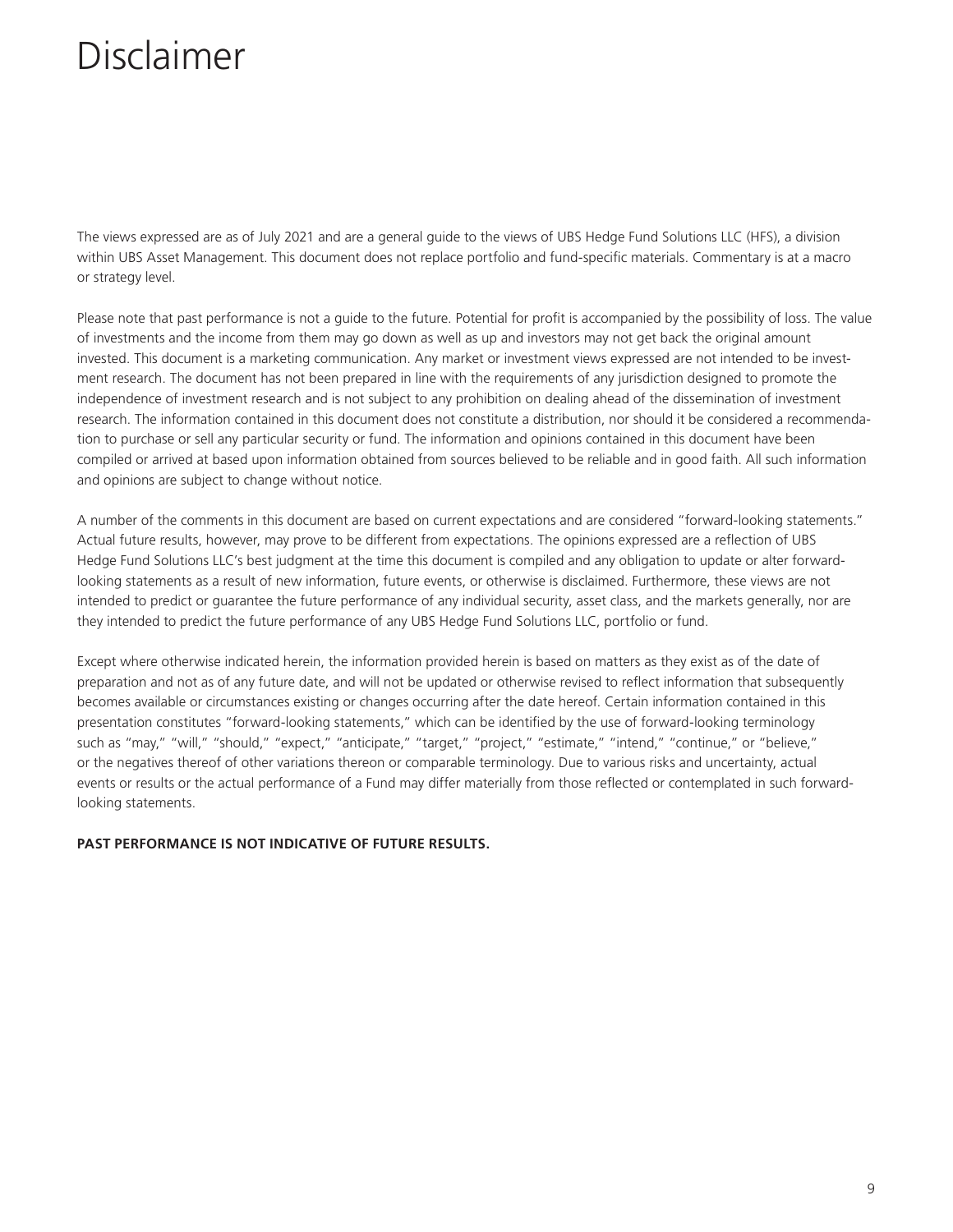This document is for informational purposes only and is not intended to be construed as an invitation or offer of securities or to conclude a contract or to buy and sell any security or related financial instrument. Such an offer will only be made by means of a confidential offering memorandum. This material is confidential and intended solely for the information of the person to whom it has been delivered and may not be distributed in any jurisdiction where such distribution would constitute a violation of applicable law or regulations or to certain categories of investors. Recipients may not reproduce or transmit it, in whole or in part, to third parties. The program described herein is for sophisticated investors or professional clients as the program by its nature involves a substantial degree of risk. This document is not to be distributed to or relied upon by retail clients under any circumstances. The information in this document does not constitute advice and does not take into consideration your investment objectives, legal, financial or tax situation or particular needs in any other respect. Investors should seek professional advice as to the suitability of the program. If conflicts exist between this document and the applicable offering memorandum, the offering memorandum takes precedence. Any returns presented may or may not be indicative of the returns of the share class, series, and/or fund offered to you. Commissions and costs have a negative impact on performance. Should the currency of a financial product or service not match your reference currency, performance may rise or fall due to currency fluctuations. Your actual returns may be different and can be determined from the statements sent by the fund's administrator.

Unless otherwise noted, the information used to create information presented was based solely on information collected and retained by the investment manager and is believed to be reliable, but its accuracy cannot be guaranteed. Information used herein may have been obtained from third party sources including affiliates and as such the investment manager makes no representations as to the accuracy of such source or information which is subject to change without notice to the recipient. Notwithstanding the foregoing, third party funds and managers have neither reviewed nor approved any of the charts, graphs or other materials prepared by UBS Hedge Fund Solutions LLC based on information contributed by such third party funds and managers. If contained in a presentation, the information herein is not intended to be read in isolation and may not provide a full explanation of all of the topics that were presented and discussed. All such information and opinions are subject to change without notice. Neither this document nor the securities nor any other financial instruments referred to herein have been registered or filed with or approved or disapproved by any regulatory authority of any country or jurisdiction, and no regulatory authority has passed upon or endorsed upon the merits of this product or the accuracy or adequacy of this document. UBS may have a position in and may make a purchase and/or sale of any of the securities or other financial instruments mentioned in this document. This document may contain statements that constitute "forward-looking statements", including, but not limited to, statements relating to our future business

development. While these forward-looking statements represent our judgments and future expectations concerning the development of our business, a number of risks, uncertainties and other important factors could cause actual developments and results to differ materially from our expectations. Any market or investment views expressed are not intended to be investment research. Source for all data and charts (if not indicated otherwise): UBS Asset Management, a business division of UBS AG.

The securities offered hereby (if this presentation concerns a Fund) are not deposits or other obligations of UBS or any other Bank, are not endorsed or guaranteed by UBS or any other Bank, are not insured by the Federal Deposit Insurance Corporation (FDIC) or any other Governmental Agency and involve investment risks, including loss of principal invested.

Any losses in the Fund presented herein will be borne solely by investors in the Fund and not by the Investment Manager or its affiliates; therefore, the Investment Manager and its affiliates' losses in the Fund will be limited to losses attributable to the ownership interests in the covered fund held by the investment Manager and its affiliates in their capacity as investors in the Fund.

As an investor, you should read the Fund Documentation Prior to investing in the Fund.

An affiliate of the Investment Manager may serve as the Administrator of the Fund, and the Investment Manager may engage affiliates as Prime Brokers for the Fund. None of these entities will bear any losses for the fund.

Past performance (whether simulated or actual) is not indicative of future results. Potential for profit is accompanied by possibility of loss.

**For Switzerland:** For marketing and information purposes. This document has been issued by UBS Asset Management Switzerland AG, a company registered under the Laws of Switzerland, and its affiliates. The following paragraph refers only to fund(s) mentioned in this document, which are distributed in or from Switzerland, which are managed by UBS and/or any of its affiliates and having UBS Fund Management (Switzerland) AG as Representative in Switzerland. Any such fund(s) referenced herein are intended only for Swiss qualified investors pursuant to Art 10 of the Collective Investment Schemes Act (CISA) and are not allowed to be distributed to the retail public (i.e. non-qualified investors).

Information for Swiss qualified Investors: Representative in Switzerland is UBS Fund Management (Switzerland) AG, Aeschenplatz 6, 4052 Basel. Paying Agent in Switzerland: UBS Switzerland AG, Bahnhofstrasse 45, 8001 Zürich.

The relevant Legal Fund Documents to this fund (s) are available free of charge from the Representative in Switzerland. Before any investment, please read the latest Legal Fund

Documents. The information herein is not intended to be construed as a solicitation or an offer to invest in the fund(s). Past performance is not a reliable indicator of future results. The performance shown does not take account of any commissions and costs charged when subscribing and redeeming. If the currency of the fund(s) is different from your reference currency, the return can increase or decrease as a result of currency fluctuations. This information pays no regard to the specific or future investment objectives, financial or tax situation or particular needs of any specific recipient. The details and opinions contained in this document are provided by UBS Hedge Fund Solutions LLC without any guarantee or warranty and are for the recipient's personal use and information purposes only. This document and its contents have not been reviewed by any regulatory authority in Switzerland

**For USA:** This document has been issued by UBS Hedge Fund Solutions LLC for distribution to professional clients or sophisticated investors only. Funds are offered through UBS Asset Management (US) Inc./UBS Financial Services Inc. (a member of FINRA and SIPC). UBS Hedge Fund Solutions LLC (an investment adviser registered with the US Securities and Exchange Commission) and UBS Financial Services Inc./UBS Asset Management (US) Inc. are indirect wholly-owned subsidiaries of UBS AG.

**For UK/Jersey:** UBS Asset Management (UK) Ltd is a subsidiary of UBS AG. Registered in England. UBS Asset Management (UK) Ltd and UBS Asset Management Funds Ltd are authorised and regulated by the Financial Conduct Authority. UBS Asset Management Life Ltd is authorised by the Prudential Regulation Authority and regulated by the Financial Conduct Authority and the Prudential Regulation Authority. Telephone calls may be recorded.

This document is for Professional Clients only. It is not to be distributed to or relied upon by Retail Clients under any circumstances. This material supports the presentation(s) given. It is not intended to be read in isolation and may not provide a full explanation of all the topics that were presented and discussed. Care has been taken to ensure the accuracy of the content, but no responsibility is accepted for any errors or omissions. This document is a marketing communication. Any market or investment views expressed are not intended to be investment research. The document has not been prepared in line with the FCA requirements designed to promote the independence of investment research and is not subject to any prohibition on dealing ahead of the dissemination of investment research. Source for all data and charts (unless otherwise stated): UBS Asset Management

This document does not create any legal or contractual obligation with UBS Asset Management. The recipient agrees that this information shall remain strictly confidential where it relates to the Investment Manager's business. The prior consent of UBS Asset Management (UK) Ltd should be obtained prior to the disclosure of commercially sensitive information to a third party (excluding the professional advisors of the recipient).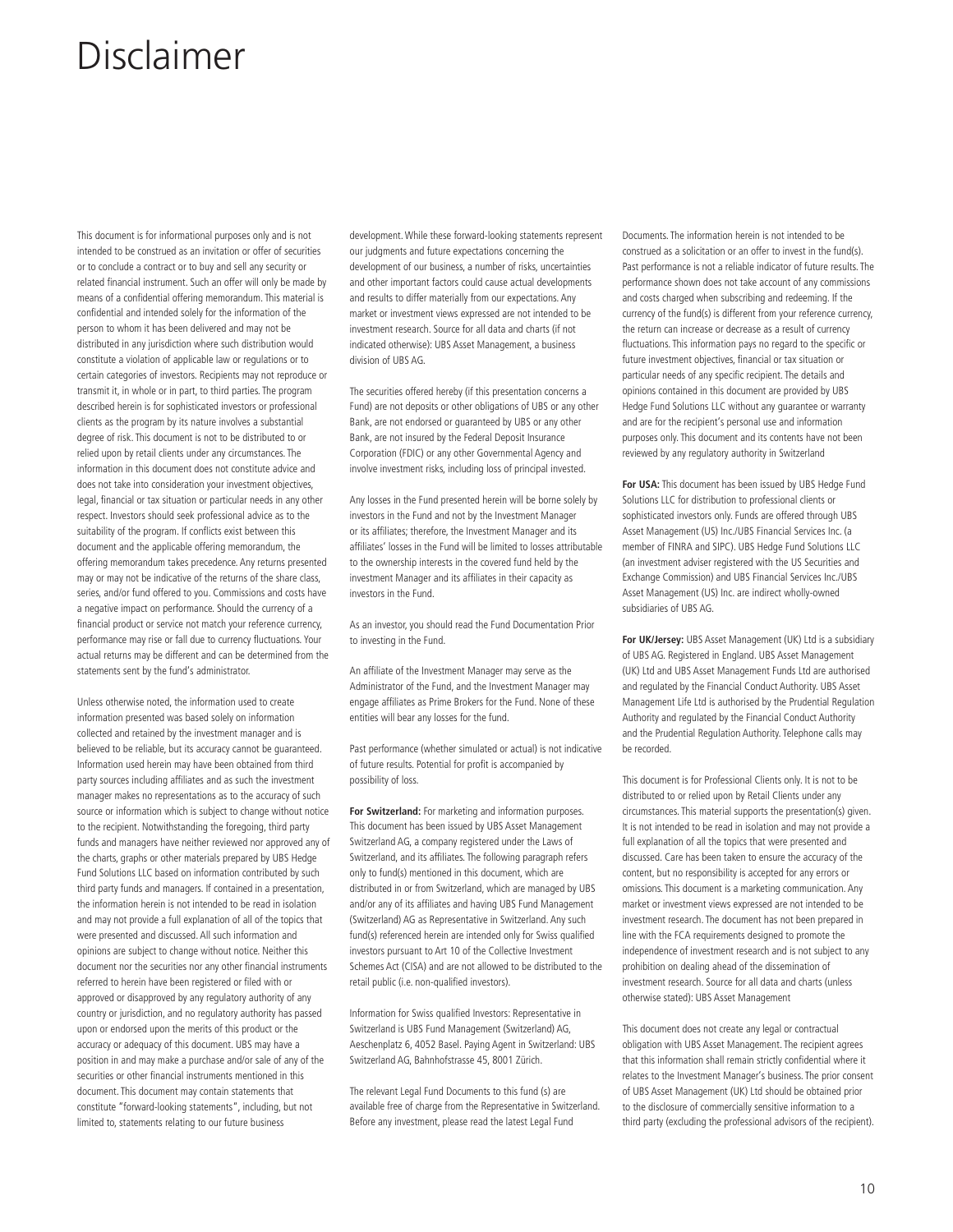Information reasonably deemed to be commercially sensitive and obtained from UBS Asset Management (UK) Ltd should not be disclosed. This information is supplied with a reasonable expectation that it will not be made public. If you receive a request under the Freedom of Information Act 2000 for information obtained from UBS Asset Management (UK) Ltd we ask that you consult with us. We also request that any information obtained from UBS Asset Management (UK) Ltd in your possession is destroyed as soon as it is no longer required.

**For EMEA:** This document has been issued by UBS AG, a company registered under the Laws of Switzerland, and its affiliates. In relation to each member state of the EEA which, at the date of this document, has implemented the Alternative Investment Fund Managers Directive (Directive (2011/61/EU), the "AIFMD"), this document may only be distributed, and shares in the Fund may only be offered or placed, in a member state to the extent that: (i) the Fund is permitted to be marketed to professional investors in the relevant member state (as implemented in the local law/regulation of that member state); or (ii) this document may otherwise be lawfully distributed and/or the Shares in the Fund may otherwise be lawfully offered or placed in that member state (including at the initiative of the investor). In relation to each member state of the EEA which, at the date of this document, has not implemented the AIFMD, this document may only be distributed, and shares in the Fund may only be offered or placed, to the extent that this document may be otherwise lawfully distributed and the shares in the Fund may be lawfully offered or placed in that member state (including at the initiative of the investor).

UBS AG and its affiliates, including, but not limited to UBS Asset Management (UK) Ltd, and any products or services mentioned in this document: (i) have not been approved by or registered with; and (ii) do not fall under the supervision of, the Securities and Commodities Authority of the United Arab Emirates.

#### **For UCITS, Irish ICAVs and funds domiciled in**

**Luxembourg, please reference the below disclaimers:**  Before investing in a product please read the latest prospectus and key investor information document carefully and thoroughly. The information and opinions contained in this document have been compiled or arrived at based upon information obtained from sources believed to be reliable and in good faith, but is not guaranteed as being accurate, nor is it a complete statement or summary of the securities, markets or developments referred to in the document. Members of the UBS Group may have a position in and may make a purchase and / or sale of any of the securities or other financial instruments mentioned in this document. Units of UBS funds mentioned herein may not be eligible for sale in all jurisdictions or to certain categories of investors and may not be offered, sold or delivered in the United States. The information mentioned herein is not intended to be construed as a solicitation or an offer to buy or sell any securities or related financial instruments. Past performance is not a reliable indicator of future results. The performance shown does not

take account of any commissions and costs charged when subscribing to and redeeming units. Commissions and costs have a negative impact on performance. If the currency of a financial product or financial service is different from your reference currency, the return can increase or decrease as a result of currency fluctuations. This information pays no regard to the specific or future investment objectives, financial or tax situation or particular needs of any specific recipient. The details and opinions contained in this document are provided by UBS without any quarantee or warranty and are for the recipient's personal use and information purposes only. This document may not be reproduced, redistributed or republished for any purpose without the written permission of UBS Asset Management Switzerland AG or a local affiliated company. Source for all data and charts (if not indicated otherwise): UBS Asset ManagementA summary of investor rights in English can be found online at www.ubs.com/funds. More explanations of financial terms can be found at ubs.com/am-glossary.

**For registered funds under Luxembourg, Swiss, German and Irish law:** Arrangements for marketing fund units mentioned in this document may be terminated at the initiative of the management company of the fund(s).

- **For Austria:** Prospectuses, key investor information (KIID), the articles of association or the management regulations as well as annual and semi-annual reports of UBS funds are available in a language required by the local applicable law free of charge from the Austrian branch of UBS Europe SE, Niederlassung Österreich, Wächtergasse 1, A-1010 Wien and online at www.ubs.com/funds.
- **For Cyprus:** Official Bank of Payments and Official Representative in the Republic of Cyprus for UBS funds established under foreign law: Bank of Cyprus PLC, Private Banking, Eurolife House, 4 Evrou Street, Strovolos, CY-2003 Nicosia. Prospectuses, key investor information (KIID), the articles of association or the management regulations as well as annual and semi-annual reports of UBS funds are available in a language required by the local applicable law free of charge from UBS Asset Management Switzerland AG, c/o UBS AG, Bahnhofstrasse 45, 8001 Zürich or from Bank of Cyprus PLC and online at www.ubs.com/funds.
- **For Denmark:** Prospectuses, key investor information (KIID), the articles of association or the management regulations as well as annual and semi-annual reports of UBS funds are available in a language required by the local applicable law free of charge from UBS Asset Management, Regeringsgatan 38, 11153 Stockholm or from UBS Europe SE, Denmark Branch, filial af UBS Europe SE, Sankt Annae Plads 13, 1 TH, 1250 Copenhagen, Denmark and online at www.ubs.com/funds.
- **For Finland/Iceland/Norway:** Prospectuses, key investor information (KIID), the articles of association or the management regulations as well as annual and semi-annual reports of UBS funds are available in a language required by the local applicable law free of charge from UBS Asset Management, Regeringsgatan 38, S-11153 Stockholm and online at www.ubs.com/funds.
- **For France:** This fund has obtained authorization for marketing in France. Representative in France for UBS investment funds under foreign law: BNP Paribas at 16 Bd des Italiens, F-75009 Paris. Prospectuses, Key Investor Information (KIID), the articles of association or the investment regulations and the annual and semi-annual reports of the UBS Funds may be obtained free of charge from the management company of the Fund, the Autorité des Marchés Financiers or, as the case may be, UBS (France) SA, 69, boulevard Haussmann, 75008 Paris, and online at www.ubs.com/funds. France: This document has been published (unamended) by UBS (France) S.A., a wealth management company, a subsidiary of UBS Holding (France) SA Company with Management Board and Supervisory Board and a capital of € 132,975,556.Registered office: 69, Bd Haussmann, 75008 PARIS. tel. 01 44 56 45 45 R.C.S. Paris B 421 255 670 NAF code 6419Z. Approved for insurance brokerage (financial guarantee and professional indemnity insurance in accordance with articles L 512-6 and L 512-7 of the French Insurance Code). Registration number ORIAS: 07 004 822. Telephone 01.44.56.45.45 / Fax 01.44.56.45.54. www.ubs.com/france.
- **For Greece:** Prospectuses, key investor information (KIID), the articles of association or the management regulations as well as annual and semi-annual reports of UBS funds are available in a language required by the local applicable law free of charge from UBS Asset Management Switzerland AG, c/o UBS AG, Bahnhofstrasse 45, 8001 Zürich or from Bank of Cyprus Ltd, Asset Management, 170 Alexandras Av., 115 21 Athens and online at www.ubs.com/funds.
- **For Hungary:** Prospectuses, key investor information (KIID), the articles of association or the management regulations as well as annual and semi-annual reports of UBS funds are available in a language required by the local applicable law free of charge from securities broker (forgalmazó): OTP Bank Nyrt., or from UBS Asset Management Switzerland AG, c/o UBS AG, Bahnhofstrasse 45, 8001 Zürich, Switzerland and online at www.ubs.com/funds.
- **For Italy:** Representative in Italy for UBS funds, UBS Asset Management (Italia) – SGR S.p.A., Via del Vecchio Politecnico, n. 3, 20121 Milano (MI), Italy. Prospectuses, key investor information (KIID), the articles of association or the management regulations as well as annual and semiannual reports may be obtained in a language required by the local applicable law free of charge from UBS Asset Management (Italia) – SGR S.p.A., Via del Vecchio Politecnico, n. 3, 20121 Milano (MI), Italy and online at www.ubs.com/funds.
- **For Ireland:** Prospectuses, supplements, key investor information documents (KIID), the memorandum and articles of association as well as annual and semi-annual reports of UBS funds are available in a language required by the local applicable law free of charge from MUFG Alternative Fund Services (Ireland) Limited, 12-13 Leeson Street Lower, Saint Kevin's, Dublin, Ireland and online at www.ubs.com/funds.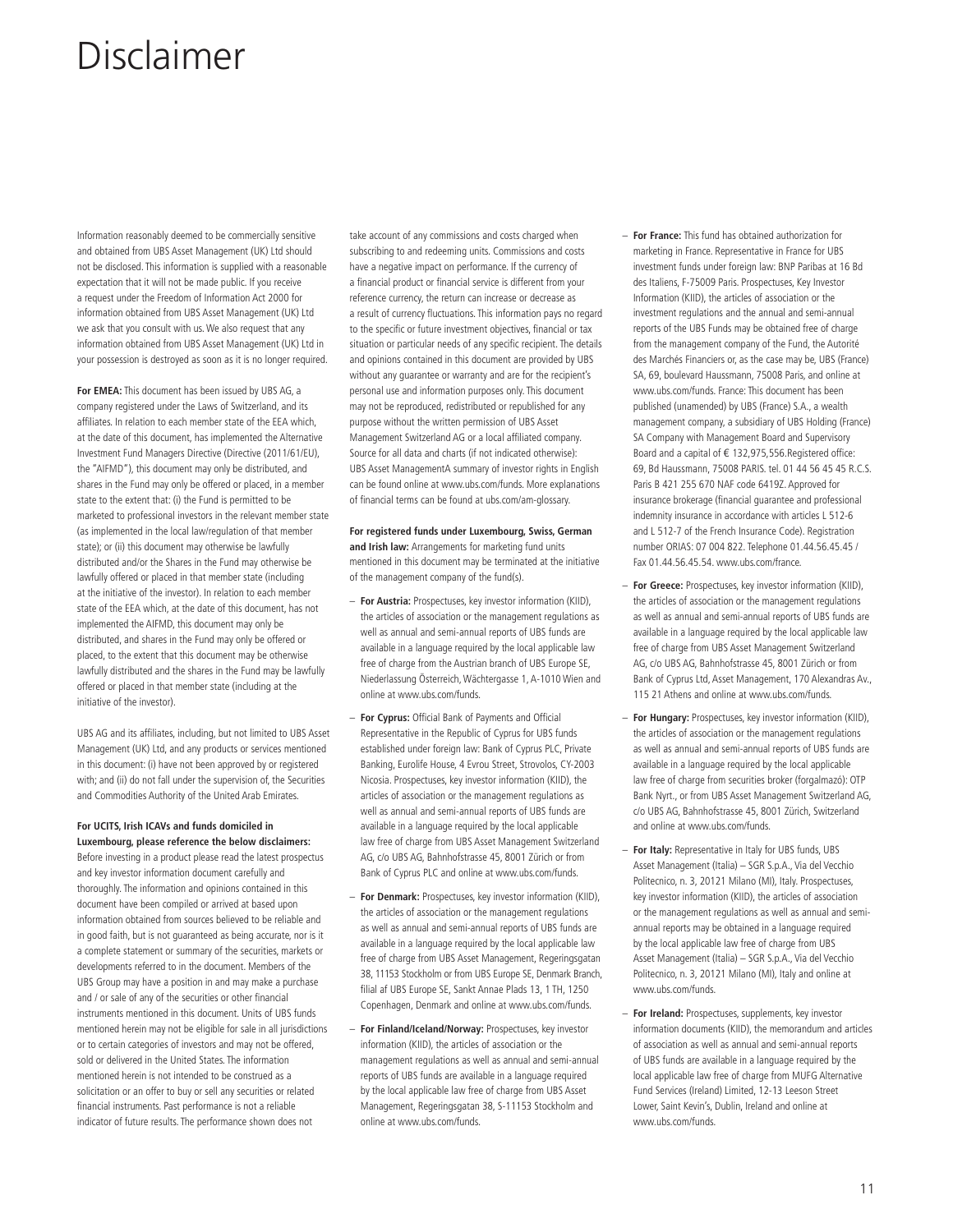- **For Liechtenstein:** The representative and paying agent in Liechtenstein for UBS Funds under foreign law is Liechtensteinische Landesbank Aktiengesellschaft, Städtle 44, FL-9490 Vaduz. Prospectuses, key investor information (KIID), the articles of association or the management regulations as well as annual and semi-annual reports of UBS funds in German are available in a language required by the local applicable law free of charge from Liechtensteinische Landesbank Aktiengesellschaft and online at www.ubs.com/funds.
- **For Luxembourg:** Prospectuses, key investor information (KIID), the articles of association or the management regulations as well as annual and semi-annual reports of UBS funds are available in a language required by the local applicable law free of charge from Northern Trust Global Services Limited, Luxembourg Branch, 6, rue Lou Hemmer, L-1748 Senningerberg or from UBS Europe SE, Luxembourg Branch, P.O. Box 2, L-2010 Luxembourg and online at www.ubs.com/funds.
- **For Portugal:** Prospectuses, key investor information (KIID), the articles of association or the management regulations as well as annual and semi-annual reports of UBS funds are available in a language required by the local applicable law free of charge from Northern Trust Global Services Limited, Luxembourg Branch, 6, rue Lou Hemmer, L-1748 Senningerberg or from UBS Europe SE, Luxembourg Branch, P.O. Box 2, L-2010 Luxembourg and online at www.ubs.com/ funds. For more information on the distribution of UBS funds, in particular the applicable tax regime, please consult the Supplementary Information Memorandum for Portugal, available free of charge from the placing agent.
- **For Spain:** CNMV registration number Representative in Spain for UBS funds established under foreign law: UBS Europe SE, sucursal en España, MARÍA DE MOLINA, 4, E-28006 MADRID. Prospectuses, key investor information (KIID), the articles of association or the management regulations as well as annual and semi-annual reports of UBS funds are available in a language required by the local applicable law free of charge from UBS Europe SE, sucursal en España, MARÍA DE MOLINA Nº 4, E-28006 MADRID / AVENIDA DIAGONAL Nº 640, 2º A, E-08017 BARCELONA / FERNÁNDEZ Y GONZÁLEZ Nº 2, PLANTA PRINCIPAL, E-41001 SEVILLA / C/ROGER DE LAURIA Nº 7, 1ª PLANTA, E-46002 VALENCIA / COSO Nº 33, 5º A, E-50003 ZARAGOZA, CANTÓN PEQUEÑO 15, 4º, E-15003 A CORUÑA and online at www.ubs.com/funds.
- **For Sweden:** Prospectuses, key investor information (KIID), the articles of association or the management regulations as well as annual and semi-annual reports of UBS funds are available in a language required by the local applicable law free of charge from UBS Asset Management, Regeringsgatan 38, 11153 Stockholm and online at www.ubs.com/funds.
- **For United Kingdom:** UBS Asset Management (UK) Ltd is authorized & regulated by the Financial Conduct Authority. Prospectuses, Key investor information (KIID), the articles of association or the management regulations as well as

annual and semi-annual reports of UBS funds are available free of charge from UBS Asset Management (UK) Ltd, 5 Broadgate, London, EC2M 2QS. The fund documentation is available free of charge in English and, where relevant, in one of the local language(s) where the fund is registered and online at www.ubs.com/funds.

**For Japan:** This document is sent to you, at your request, merely for information purposes only. No invitation or offer to subscribe or purchase securities is made except pursuant to the applicable laws and regulations of Japan, including but not limited to the Financial Instruments and Exchange Act and any other applicable laws, regulations or rules of Japan.

**For Hong Kong:** This document and its contents have not been reviewed by any regulatory authority in Hong Kong. No person may issue any invitation, advertisement or other document relating to the Interests whether in Hong Kong or elsewhere, which is directed at, or the contents of which are likely to be accessed or read by, the public in Hong Kong (except if permitted to do so under the securities laws of Hong Kong) other than with respect to the Interests which are or are intended to be disposed of only to persons outside Hong Kong or only to "professional investors" within the meaning of the Securities and Futures Ordinance (Cap. 571) and any rules made thereunder. The use of simulated past performance is not permitted in this jurisdiction.

**For Singapore:** This document shall be construed as part of an information memorandum for the purposes of Section 305(5) of the Securities and Futures Act (Cap. 289) of Singapore ("SFA"). Accordingly, this document must not be relied upon or construed on its own without reference to the information memorandum. This document is not a prospectus as defined in the SFA and, accordingly, statutory liability under the SFA in relation to the content of prospectuses does not apply, and the offeree should consider carefully whether the investment is suitable for them. None of the funds referenced herein is authorised or recognised by the Monetary Authority of Singapore and the securities of such funds are not allowed to be offered to the retail public. This document may not be circulated or distributed, nor may the securities of the fund referenced herein be offered or sold, whether directly or indirectly, to any person in Singapore other than (i) an institutional investor pursuant to Section 304 of the SFA, (ii) a relevant person pursuant to Section 305(1) of the SFA, (iii) a person acquiring the securities as principal and on such terms as set out in Section 305(2) of the SFA, or (iv) otherwise pursuant to, and in accordance with the conditions of, any other applicable provision of the SFA.

**For Vietnam:** This document does not contemplate an offer to sell the securities in Vietnam and has not been approved by the State Securities Commission of Vietnam which takes no responsibility for its contents. No offer to purchase the securities will be made in Vietnam and this document is intended to be read by the addressees only. Investors should themselves carefully balance the risks and the level of those

risks before they make any decision to invest in the securities. Investors are responsible for obtaining all approvals required by the laws of Vietnam.

**For Korea:** The securities may not be offered, sold and delivered directly or indirectly, or offered or sold to any person for re-offering or resale, directly or indirectly, in Korea or to any resident of Korea except pursuant to the applicable laws and regulations of Korea, including the Capital Market and Financial Investment Business Act and the Foreign Exchange Transaction Law of Korea, the presidential decrees and regulations thereunder and any other applicable laws, regulations or rules of Korea. The securities have not been registered with the Financial Services Commission of Korea (FSC) for a public offering in Korea nor has it been registered with the FSC for distribution to non-qualified investors in Korea.

**For People's Republic of China**: This document and its contents have not been reviewed by, delivered to or registered with any regulatory or other relevant authority in the People's Republic of China (the "PRC"). This document is for informational purposes and should not be construed as an offer or invitation to the public, direct or indirect, to buy or sell securities. This document is intended for limited distribution and only to the extent permitted under applicable laws in the PRC. No representations are made with respect to the eligibility of any recipients of this document to acquire interests in securities under the laws of the PRC.

The securities may not be offered or sold directly or indirectly in the PRC. Neither this document or information contained or incorporated by reference herein relating to the securities, which have not been and will not be submitted to or approved / verified by or registered with the China Securities Regulatory Commission ("CSRC") or other relevant governmental authorities in the PRC pursuant to relevant laws and regulations, may be supplied to the public in the PRC or used in connection with any offer for the subscription or sale of the Securities in the PRC. The Securities may only be offered or sold to the PRC investors that are authorised to engage in the purchase of Securities of the type being offered or sold. PRC investors are responsible for obtaining all relevant government regulatory approvals/licences, verification and/or registrations themselves, including, but not limited to, any which may be required from the CSRC, the State Administration of Foreign Exchange and/or the China Banking Regulatory Commission, and complying with all relevant PRC regulations, including, but not limited to, all relevant foreign exchange regulations and / or foreign investment regulations.

**For Taiwan:** This document and its contents have not been reviewed by, delivered to or registered with any regulatory or other relevant authority in the Republic of China (R.O.C.). This document is for informational purposes and should not be construed as an offer or invitation to the public, direct or indirect, to buy or sell securities. This document is intended for limited distribution and only to the extent permitted under applicable laws in the Republic of China (R.O.C.).